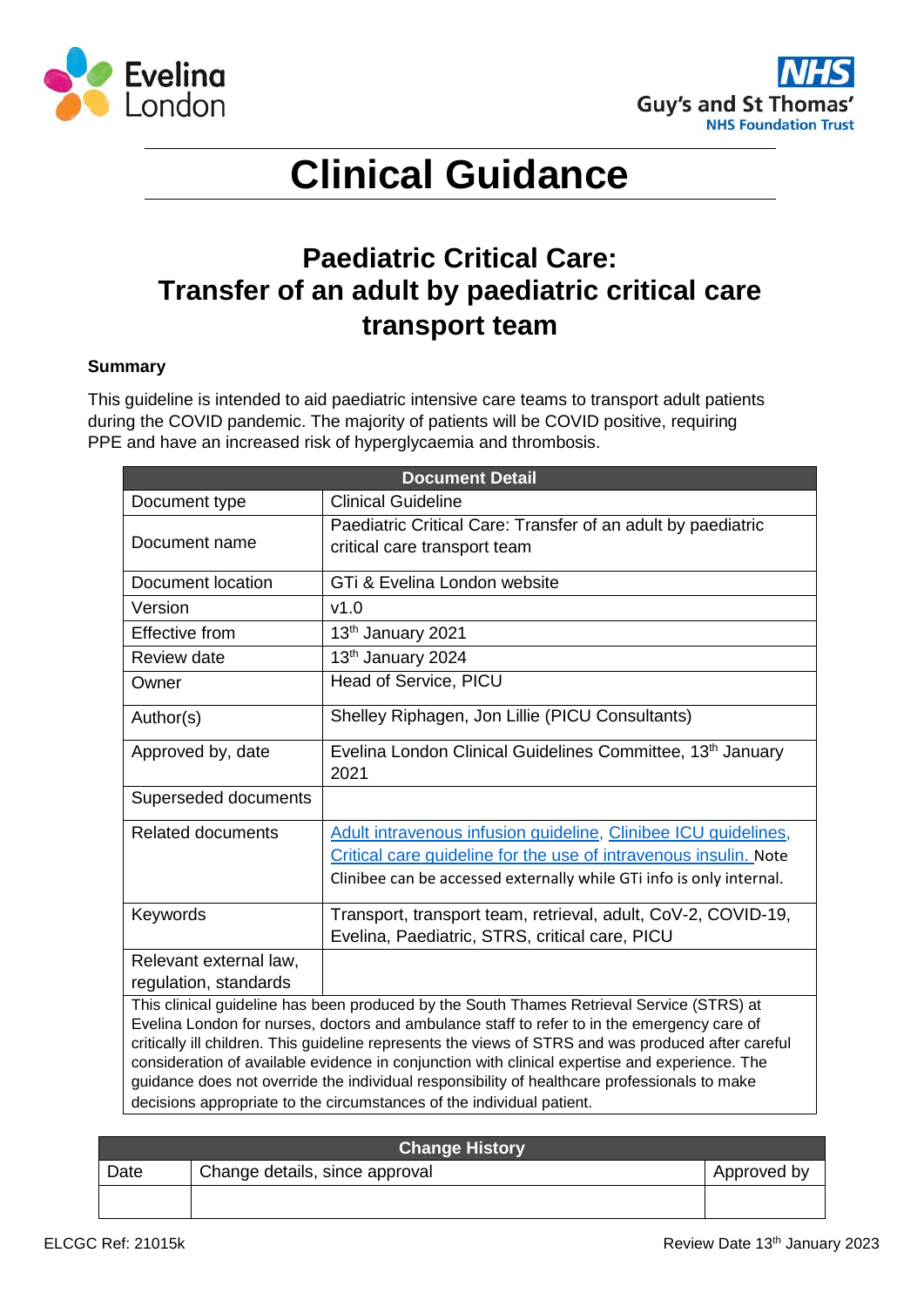### **Paediatric Critical Care:** Transfer of an adult by paediatric critical care transport team



| <b>Adult Referral:</b>                                                                                                                                                                                                                                                                                                                                                                                                                                                                                                                                                                                                                                                                   | <b>Essential patient information:</b>                                                                                                                                                                                                                                                                                                                                                                                                                                                                                                                                                                                           |  |
|------------------------------------------------------------------------------------------------------------------------------------------------------------------------------------------------------------------------------------------------------------------------------------------------------------------------------------------------------------------------------------------------------------------------------------------------------------------------------------------------------------------------------------------------------------------------------------------------------------------------------------------------------------------------------------------|---------------------------------------------------------------------------------------------------------------------------------------------------------------------------------------------------------------------------------------------------------------------------------------------------------------------------------------------------------------------------------------------------------------------------------------------------------------------------------------------------------------------------------------------------------------------------------------------------------------------------------|--|
| -may be minimal info available during pandemic but try and take<br>relevant details as for a paediatric referral and confirm with<br>STRS consultant.<br>Ideally should transfer patients less than 100kg<br>Identify referring and accepting AICU and document<br>$\bullet$<br>contact numbers for both<br>Check that the bed at the accepting AICU is available<br>before setting off on RTV<br>Take the contact number of the AICU physician who<br>$\bullet$<br>will be supporting the adult management<br>Establish the covid status of the patient<br>$\bullet$<br>Request that close family are notified of the transfer<br>before your arrival and update when transfer complete | $\bullet$<br>Allergy status of the patient - (ensure allergy band and<br>name band on patient)<br>Succinct history up to admission<br>$\bullet$<br>Full list of underlying co-morbidities<br>$\bullet$<br>Succinct update on progress in hospital and<br>$\bullet$<br>interventions undertaken<br>Social and family history<br>$\bullet$<br>Next of kin contact number/s<br>$\bullet$<br>Primary clinical problem and reason for transfer<br>$\bullet$<br>Estimated absolute (ABW) & ideal (IBW) body weight<br>$\bullet$<br>should be documented from ICU chart<br>Drug chart and comprehensive discharge summary<br>$\bullet$ |  |
| <b>Clinical Management:</b>                                                                                                                                                                                                                                                                                                                                                                                                                                                                                                                                                                                                                                                              | Other important information:                                                                                                                                                                                                                                                                                                                                                                                                                                                                                                                                                                                                    |  |
| Note presenting problem and reason for transfer                                                                                                                                                                                                                                                                                                                                                                                                                                                                                                                                                                                                                                          | <b>Lines and tubes</b>                                                                                                                                                                                                                                                                                                                                                                                                                                                                                                                                                                                                          |  |
| Attention to current renal and liver function<br>A: ETT size and depth. Ensure well secured. Maintain<br>ETT cuff pressure 2-5cm above mean airway pressure.<br>B: Aim for sats 92-94% (except in COPD 88-92%) and<br>pCO <sub>2</sub> in 5-6kPa range using Vt 6mL/kg. Accept up to<br>8kPa as long as ph >7.2, PEEP 5-12cm depending on<br>oxygen requirement. Ti >1.2                                                                                                                                                                                                                                                                                                                 | Arterial line and invasive blood pressure monitoring for<br>those on vasoactive drugs or with CVS instability<br>CVL preferred sites: jugular, then femoral access<br>$\bullet$<br>Note site/ insertion date of all lines and tubes<br>$\bullet$<br>Underwater chest drains should be off suction or on<br>Heimlich valve (no low pressure suction in ambulance)<br>Ensure no traction of catheter balloon on bladder neck                                                                                                                                                                                                      |  |
| C: Aim MAP >60-70mmHg (younger at lower end, older<br>adults with hypertension, higher end)                                                                                                                                                                                                                                                                                                                                                                                                                                                                                                                                                                                              | Common intravenous drugs in adults:                                                                                                                                                                                                                                                                                                                                                                                                                                                                                                                                                                                             |  |
| -Preload evaluated: Give 250mL bolus plasmalyte B and<br>re-evaluate. Unusual to require >2000mL<br>-Vasoactive drugs: noradrenaline/adrenaline                                                                                                                                                                                                                                                                                                                                                                                                                                                                                                                                          | Actrapid (Insulin): 50 units made up to 50mL 0.9% sodium<br>chloride (1 unit per mL). Start at 2 units/h and follow<br>intravenous insulin guideline.                                                                                                                                                                                                                                                                                                                                                                                                                                                                           |  |
| -If inotrope requirement > 0.3 microgram/kg/minute start<br>hydrocortisone (100mg load then 50mg 6hrly)                                                                                                                                                                                                                                                                                                                                                                                                                                                                                                                                                                                  | Amiodarone (central): 300mg made up to 50mL 5%<br>glucose only (6mg/mL). 300mg load over 30-60 mins then<br>900mg over 24h.                                                                                                                                                                                                                                                                                                                                                                                                                                                                                                     |  |
| -Correct all electrolytes to Mg >1.4, K 4-5, iCa >1.1                                                                                                                                                                                                                                                                                                                                                                                                                                                                                                                                                                                                                                    | Amiodarone (peripheral): 300mg made up to 500mL 5%                                                                                                                                                                                                                                                                                                                                                                                                                                                                                                                                                                              |  |
| -Bradycardia: see flow sheet below<br>-Atrial fibrillation: if acute treat with amiodarone infusion                                                                                                                                                                                                                                                                                                                                                                                                                                                                                                                                                                                      | glucose (0.6mg/mL). 300mg load over 30-60 mins then<br>900mg over 24h.                                                                                                                                                                                                                                                                                                                                                                                                                                                                                                                                                          |  |
| (see right for dosing). Ideally requires ECHO.<br>D: Sedation - propofol 2% preferable plus fentanyl.                                                                                                                                                                                                                                                                                                                                                                                                                                                                                                                                                                                    | Fentanyl: 2500 microgram in 50mL neat (50 micrograms/mL)<br>Dose range: 50-300 micrograms/h                                                                                                                                                                                                                                                                                                                                                                                                                                                                                                                                     |  |
| Midazolam can be used as adjunct. Muscle relaxation<br>with rocuronium. (See right for dosing).                                                                                                                                                                                                                                                                                                                                                                                                                                                                                                                                                                                          | Midazolam: 100mg made up to 50mL 0.9% sodium chloride<br>(2mg/mL). Dose range: 0.5-20mg/h                                                                                                                                                                                                                                                                                                                                                                                                                                                                                                                                       |  |
| Other:                                                                                                                                                                                                                                                                                                                                                                                                                                                                                                                                                                                                                                                                                   | Noradrenaline (central): 8mg made up to 50mL 0.9%                                                                                                                                                                                                                                                                                                                                                                                                                                                                                                                                                                               |  |
| -Aim blood glucose 6-10mmol/L. Use insulin infusion (see<br>right) and follow intravenous insulin guideline if blood<br>sugar >10mmol/L. (Insulin resistance common).                                                                                                                                                                                                                                                                                                                                                                                                                                                                                                                    | sodium chloride. Dose range: 0.01-1microgram/kg/minute<br>Propofol: 2% (preferable rather than 1%) Dose range: 1-                                                                                                                                                                                                                                                                                                                                                                                                                                                                                                               |  |
| -NG tube in situ and stomach emptied. Stop feed for<br>transfer. Close monitoring of blood glucose if on insulin<br>infusion while feed stopped.                                                                                                                                                                                                                                                                                                                                                                                                                                                                                                                                         | $15mL/h = 20-300mg/h$<br>Rocuronium: Bolus dose: 50-100mg, Infusion:<br>300mg/30mL neat (10mg/mL). Dose range: 0.3-0.6mg/kg/h.                                                                                                                                                                                                                                                                                                                                                                                                                                                                                                  |  |
| -Head of bed at 30° and incopads to prevent soiling                                                                                                                                                                                                                                                                                                                                                                                                                                                                                                                                                                                                                                      | Metaraminol: 10mg made up to 20mL 0.9% sodium                                                                                                                                                                                                                                                                                                                                                                                                                                                                                                                                                                                   |  |
| -Ulcer prophylaxis with IV pantoprazole 40mg OD                                                                                                                                                                                                                                                                                                                                                                                                                                                                                                                                                                                                                                          | chloride (0.5mg/mL). Titrate 1-2 mL to effect.                                                                                                                                                                                                                                                                                                                                                                                                                                                                                                                                                                                  |  |
| -Thromboembolism prophylaxis: Dalteparin<br>COVID +ve patients (for non-covid patients see<br>alternative dosing):                                                                                                                                                                                                                                                                                                                                                                                                                                                                                                                                                                       | Phenylephrine: 10mg in 100mL 0.9% sodium chloride<br>(100mcg/mL). Titrate 0.5-2 mL to effect.                                                                                                                                                                                                                                                                                                                                                                                                                                                                                                                                   |  |
| <46kg: 5,000units OD<br>46-56kg: 7,500 units OD<br>57-100kg: 10,000 OD<br>101-150kg: 15,000units OD<br>>150kg: 18,000units OD                                                                                                                                                                                                                                                                                                                                                                                                                                                                                                                                                            | Useful adult support contact numbers:<br>St Thomas' AICU consultant on call: via switchboard<br>mobile numbers on Clinibee<br>St Thomas' ECMO fellow on call: Bleep 0610<br>EW6 nurse in charge: Bleep 2057                                                                                                                                                                                                                                                                                                                                                                                                                     |  |